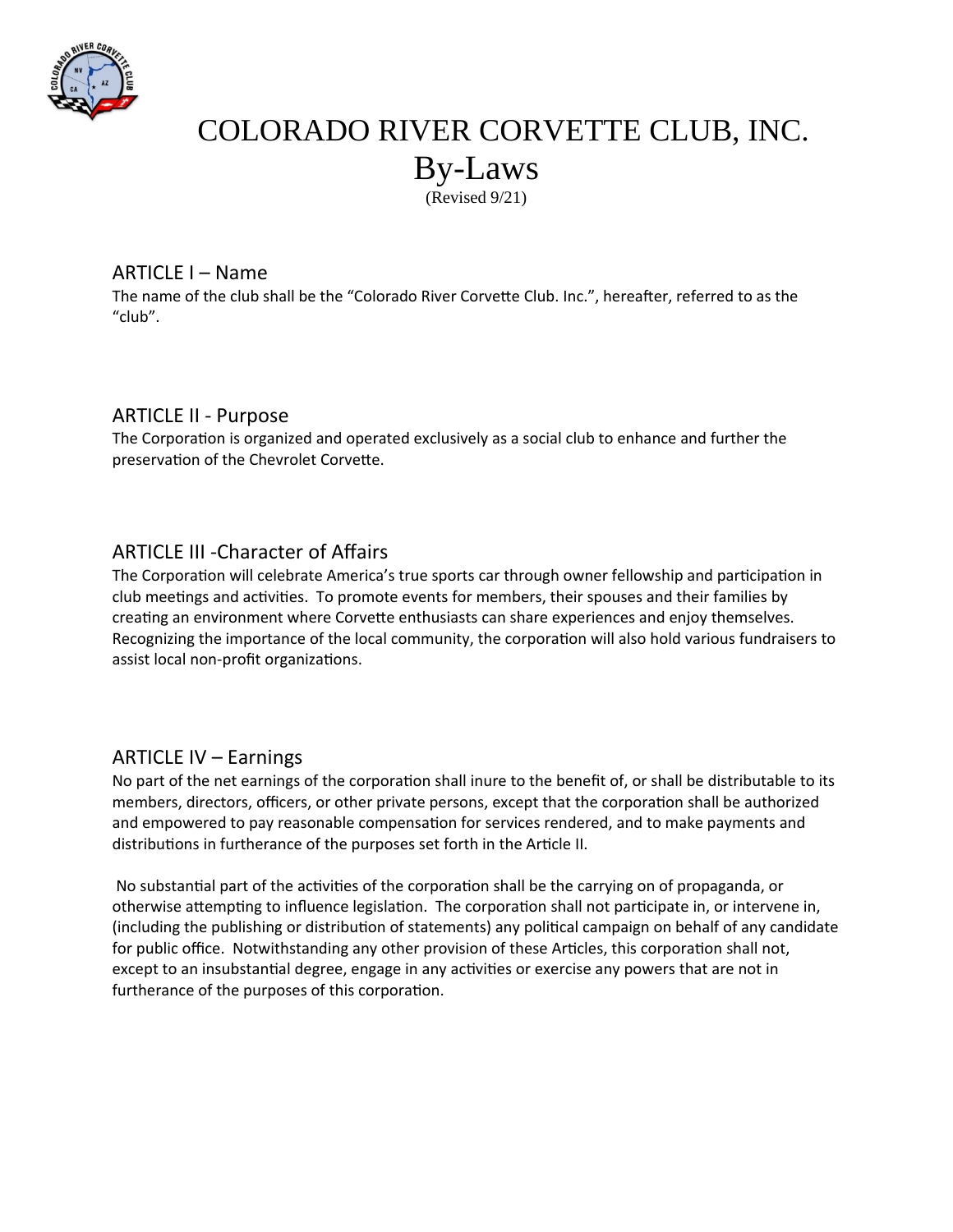# -2- COLORADO RIVER CORVETTE CLUB, Inc. By-Laws

## ARTICLE V

#### **Section 1 - Members**

Regular membership in the club shall be limited to 150 members, however the Board of Directors may at its discretion, allow the number of members to exceed 150. Membership in the club requires that they own a Corvette. Eligible new members are not entitled to club privileges until all club and NCCC dues are paid.

#### **Section 2 - Classes of Membership / Privileges**

- a) **ACTIVE** Any member having paid such annual dues as required in the CRCC and NCCC "Road Runner" region.
- b) **ASSOCIATE** any active member of any other NCCC region.
- c) **CHARTER** all active members who paid their first year of dues on or before April 1, 1996.
- **d) PRIVILEGES** All Active, Associate and Charter members are entitled to all club privileges including the right to hold office, either elected or appointed, however Associate members can only hold office in the CRCC if they do not hold office in any other Corvette Club.

#### **Section 3 – Dues, Membership**

Dues for the Colorado River Corvette Club Inc. are established by the Executive Board and are \$25 annually per member, or \$50 per couple, plus NCCC dues. Membership dues are due by the October General Meeting each year by all classes of membership, (Active, Associate and Charter). All dues must be received no later than November 1<sup>st</sup>, and are **non-refundable** all or part, unless approved by the President and the Executive Board of Directors, also known as the Executive Board.

**Non-paying attendees** will not be considered as members of the CRCC, and will not wear name badges, or be permitted to vote in elections, or serve on the Executive Board of Directors, or any Committees, or benefit from "club sponsored" events, or receive other club benefits.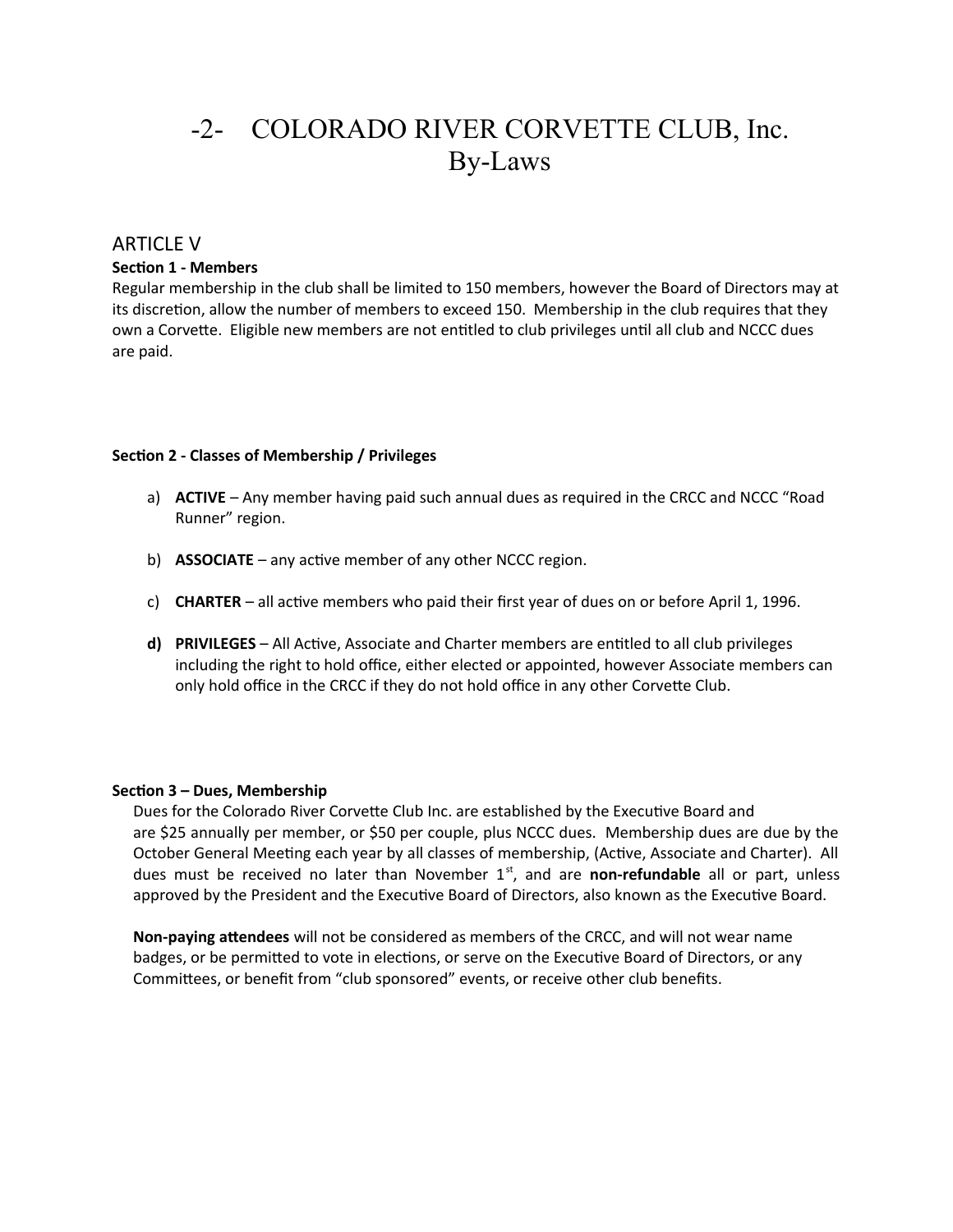# -3- COLORADO RIVER CORVETTE CLUB, Inc. By-Laws

#### **NCCC / NCCC Dues**

The Colorado River Corvette Club Inc. is affiliated with the National Council of Corvette Clubs or NCCC. 1<sup>st</sup> year dues to join NCCC are \$35 per primary member and \$10 for spouse, or \$45. NCCC "renewal" dues are \$25 for primary member and \$10 for spouse or \$35.

The annual payment of NCCC dues for members shall be billed by the Treasurer of the club and are due by the October General Meeting each year. All NCCC dues must be received by the treasurer on or before November  $1<sup>st</sup>$ , or a late fee of \$10 shall be applied to the member as per NCCC requirements.

All members must be a member of NCCC to participate in any CRCC Club events or runs, for the protection of the club in cases of any liabilities incurred. Waivers must be signed according to NCCC insurance guidelines by members and/or guests to participate in certain events depending on circumstance, including but not limited to, parades, car shows, and where minors are involved.

#### **Section 4 – Expulsion, Code of Conduct and Grievance Policy**

Membership will automatically lapse on January  $1<sup>st</sup>$  for non-payment of dues. Any member may be expelled for infraction of club rules, or other such actions that cause embarrassment to the club, or other misconduct as determined by the majority of the Executive Board, as being in the best interest of the club.

However, before such action is taken, the club member shall have the opportunity to submit in writing, or in person to the Executive Board in full session, his or her position on the charge of which he or she has been notified. The Executive Board shall schedule a hearing date and conduct the meeting in good faith, and in a fair and reasonable manner.

The Executive Board shall have the exclusive power and authority to weigh the infraction, and if necessary, expel a member from the club with a simple majority vote of the Executive Board members. Members are not allowed to act on a grievance independently of the Executive Board.

#### **Section 5 – Resignation**

Any elected or appointed officer may resign their office and their duties by directing a letter of resignation to the Secretary of the club. His/her resignation shall be effective upon receipt of the letter provided to the Secretary. A copy of resignation will be forwarded to the President.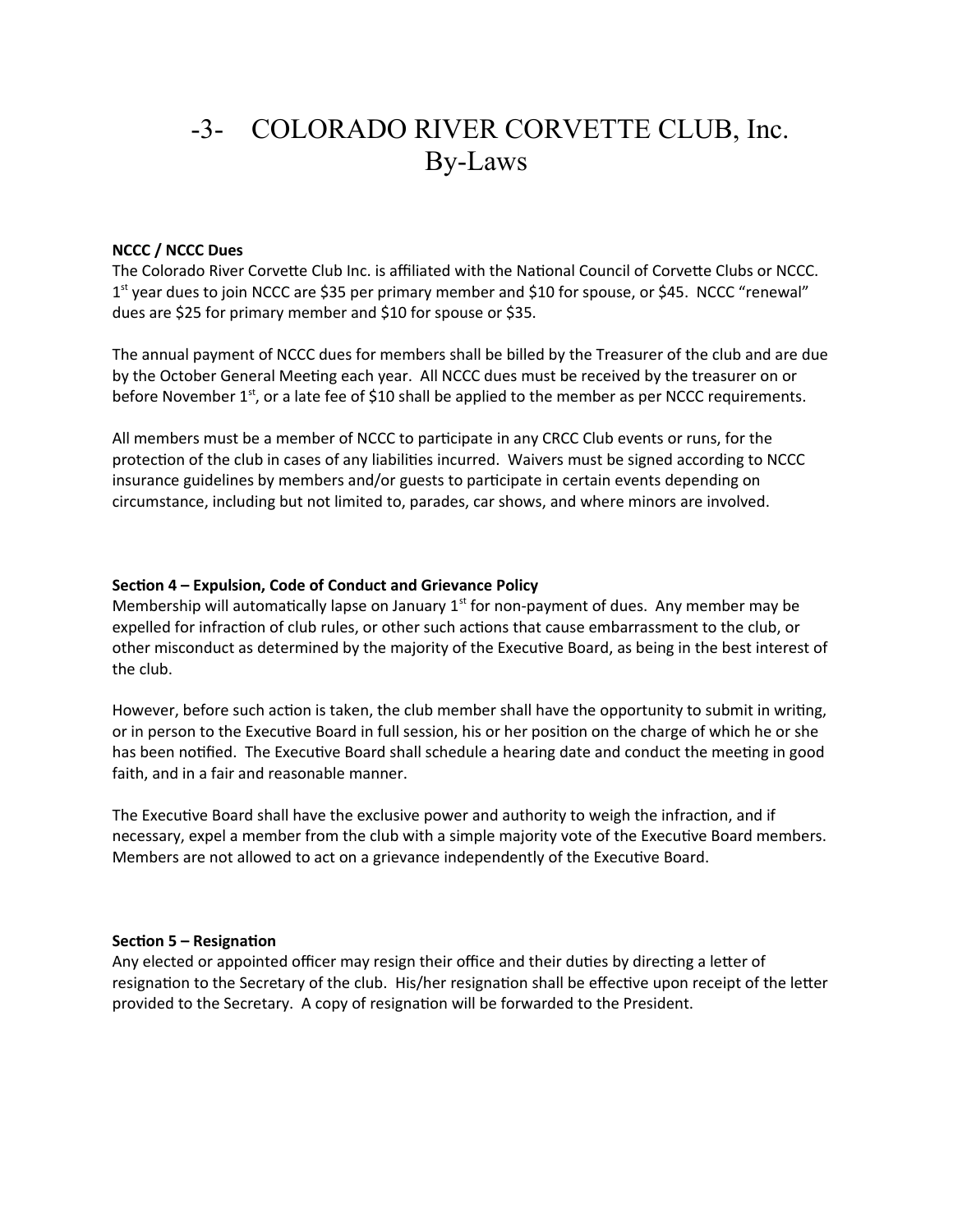# -4- COLORADO RIVER CORVETTE CLUB, Inc. By-Laws

## ARTICLE VI **Section 1 – Meetings**

- a) **Monthly Club Meetings** shall be held on the third Saturday of each month unless otherwise stated. The Vice President/Activities shall determine the date, time and location.
- b) **Attendance of Officers** Prior notification to the President is needed for absence from a Board Meeting or General Business meeting.
- c) **Special Meetings** of the Board of Directors, Membership, or Committees may be called by the President, or by a majority of the Executive and/or Appointed Officers. Notice of such meetings, location, date, time and purpose shall be communicated by the Secretary to each member, not less than seven (7) days before the meeting.

### **Section 2 – Voting / Amendments to Club Rules**

All actions regarding election of the Executive Board and/or Amendments to the club rules shall be by a simple majority of active members present at a meeting constituting a quorum\*. Voting will take place at General Meetings, and the results will be shared to the membership by the Secretary.

\*A quorum is the minimum number of members of a deliberative assembly necessary to conduct the business of that group. The President, or Chairman of the group has the responsibility to determine if a quorum is present. In an organization (or club) in which the membership cannot be accurately determined, the quorum consists of those who attend the meeting.

### **Section 3 – Conduct of Meetings**

"CONSENSUS" along with a "Basic Parliamentary Rule of Order" shall serve as a "guide" for the conduct of Executive Board, Committee and General Business Meetings.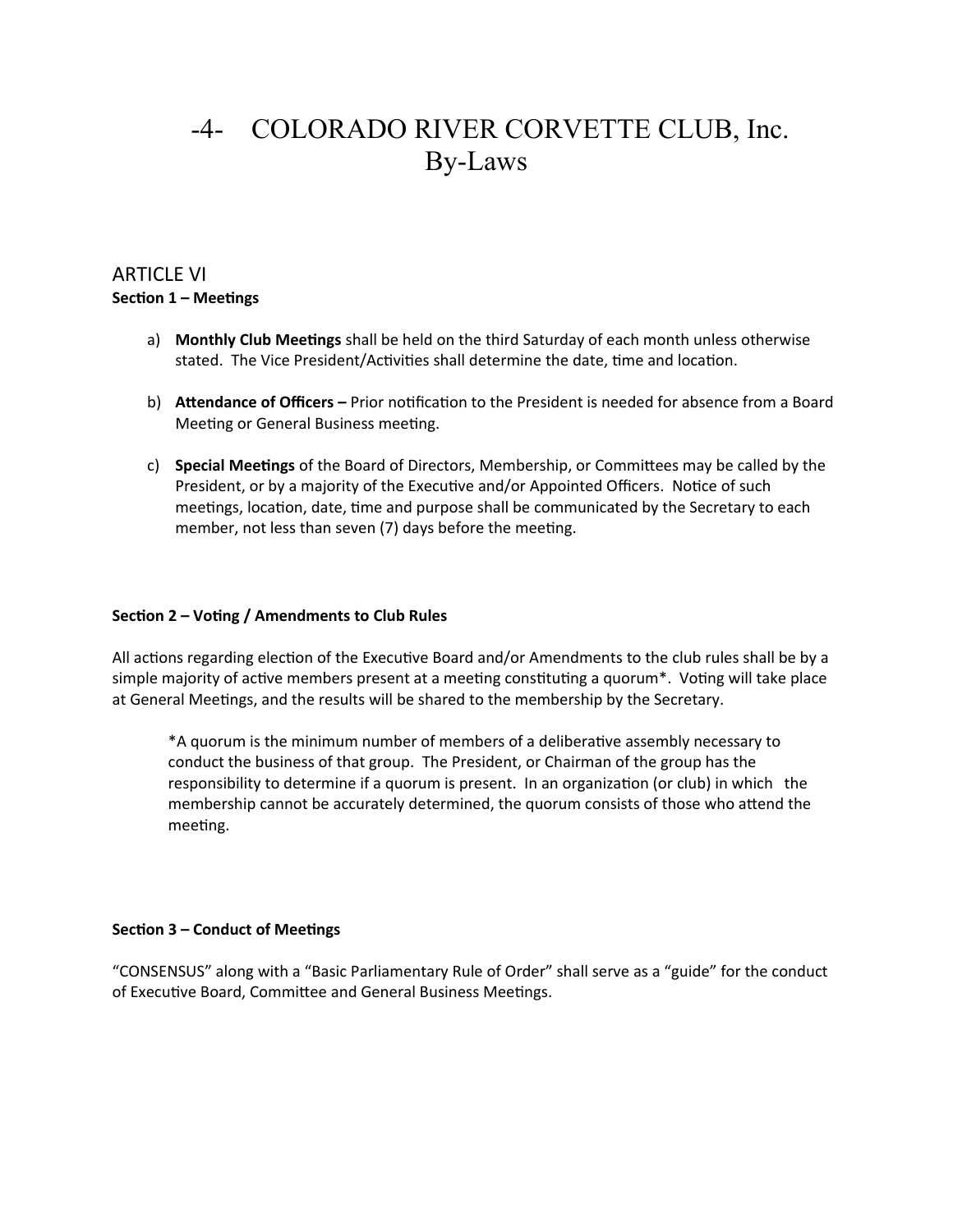# -5- COLORADO RIVER CORVETTE CLUB, Inc. By-Laws

## ARTICLE VII

#### **Section 1 – Elected Officers**

The membership shall elect from its body a President, Vice President, Secretary, Treasurer, and NCCC Governor. This elected body jointly oversees the activities of the organization. It may be called the Executive Board of Directors, Executive Board, Board of Directors, or simply the Board.

#### **Section 2 – Nomination of Officers**

The nomination of President, Vice President, Secretary, Treasurer, and NCCC Governor shall be held biannually at the General Meeting in October of even numbered years. The nomination process will be done via "e-mail" and by "ballot box paper nomination slips" provided at General Meetings prior to the October General Meeting in an election year. All nomination submissions are due to the Secretary before the October General Meeting Election.

#### **Section 3 – Election of Officers**

Election of Officers, also known as the **Executive Board of Directors** shall be done by the nominating process. The list of nominated members for office will be sent out to all club members via e-mail by the Secretary or voted on by a "paper ballot" at the October General Meeting in an election year.

Members who did not attend or vote at the October General Meeting may return their vote via e-mail to the Secretary no later than November  $1<sup>st</sup>$  to be counted. Both "hard paper ballots" from the October General Meeting and the "e- mail" returned ballots will be counted by the Secretary. Results will be announced at the November General Business Meeting by the Secretary with the newly elected Officers assuming their duties on January 1.

#### **Section 4 - Inspectors of Election**

In advance of any election of Club Officers, the Executive Board may appoint up to three (3) "Inspectors of Election" who are not candidates for office to validate the voting and results with the Secretary.

#### **Section 5 -Term of Office**

Term of office, in most cases, unless interrupted by resignation or health issues shall be two (2) years but shall not be limited to the number of terms an officer may serve.

#### **Section 6 - Transition of Office**

At the appropriate time, there will be an orientation meeting / social, whereby exiting Officers shall inform and train the newly elected/appointed Officers. All work copies, club records and binders will be turned over to the new Officers at that time.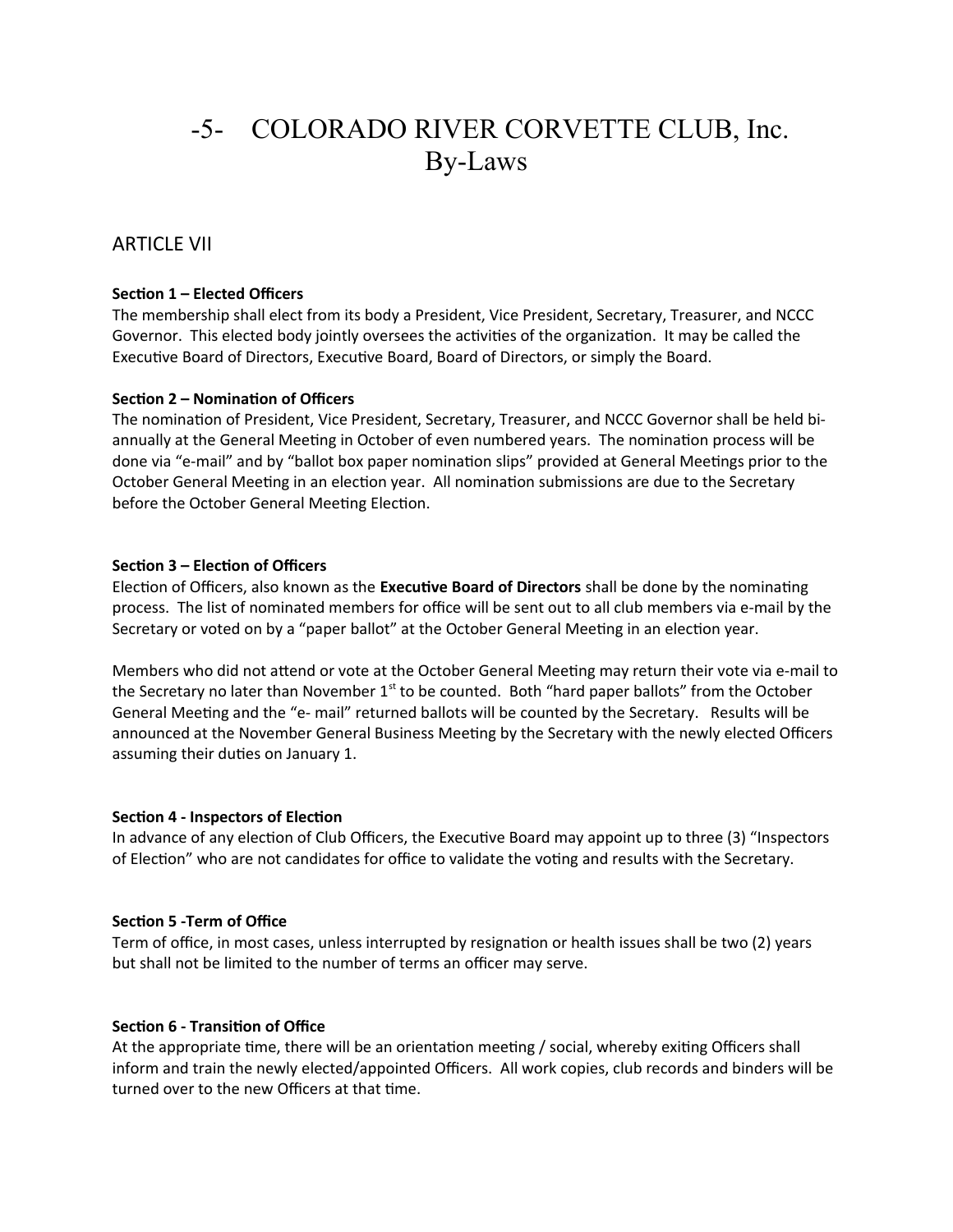# -6- COLORADO RIVER CORVETTE CLUB, Inc. By-Laws

## ARTICLE VIII

### **Section 1 – Duties of the President**

The President is the Chief Executive Officer of the club and performs all duties pertaining to the office. The President presides at all Executive Board of Directors Meetings and General Business Meetings of the members. He/She will act as the clubs' liaison with other Corvette clubs. The President oversees all club business pertaining to appointed personnel, and committees, and works with the Vice President in overseeing the Activities Committee. The President may call special meetings of the Officers and members under the provisions in Article VI(c).

## **Section 2 – Duties of the Vice President**

In the absence of the President, the duties and full power pertaining to that office shall be performed by the Vice President.

The Vice President shall also serve as **Chairman of the Activities Committee** and work with the Activities Director (appointed) and together may appoint other members as necessary to help serve on this committee.

He/she shall also serve as **Marketing Director** responsible in creating a "team" to work with local businesses and vendors to provide benefits to our club members in the way of discounts on products and services.

### **Section 3 – Duties of the Secretary / Club Rules Chairman**

The Secretary shall attend all General Business Meetings of the members and shall record all minutes of the meeting, record any votes taken, and record amendments to the club by-laws in the records binder kept for that purpose. The Secretary will be responsible to e-mail meeting minutes and treasury reports to all active members prior to the next General Business meeting.

In addition, the Secretary is responsible for sending and receiving back voting ballots from members during election years and tallying the results. The Secretary will update and maintain the official club membership roster and e-mail the revised roster to all members.

In the absence of the Secretary from any of the above said meetings, the President or Vice President, shall choose a Secretary pro tem to take notes and record the meeting.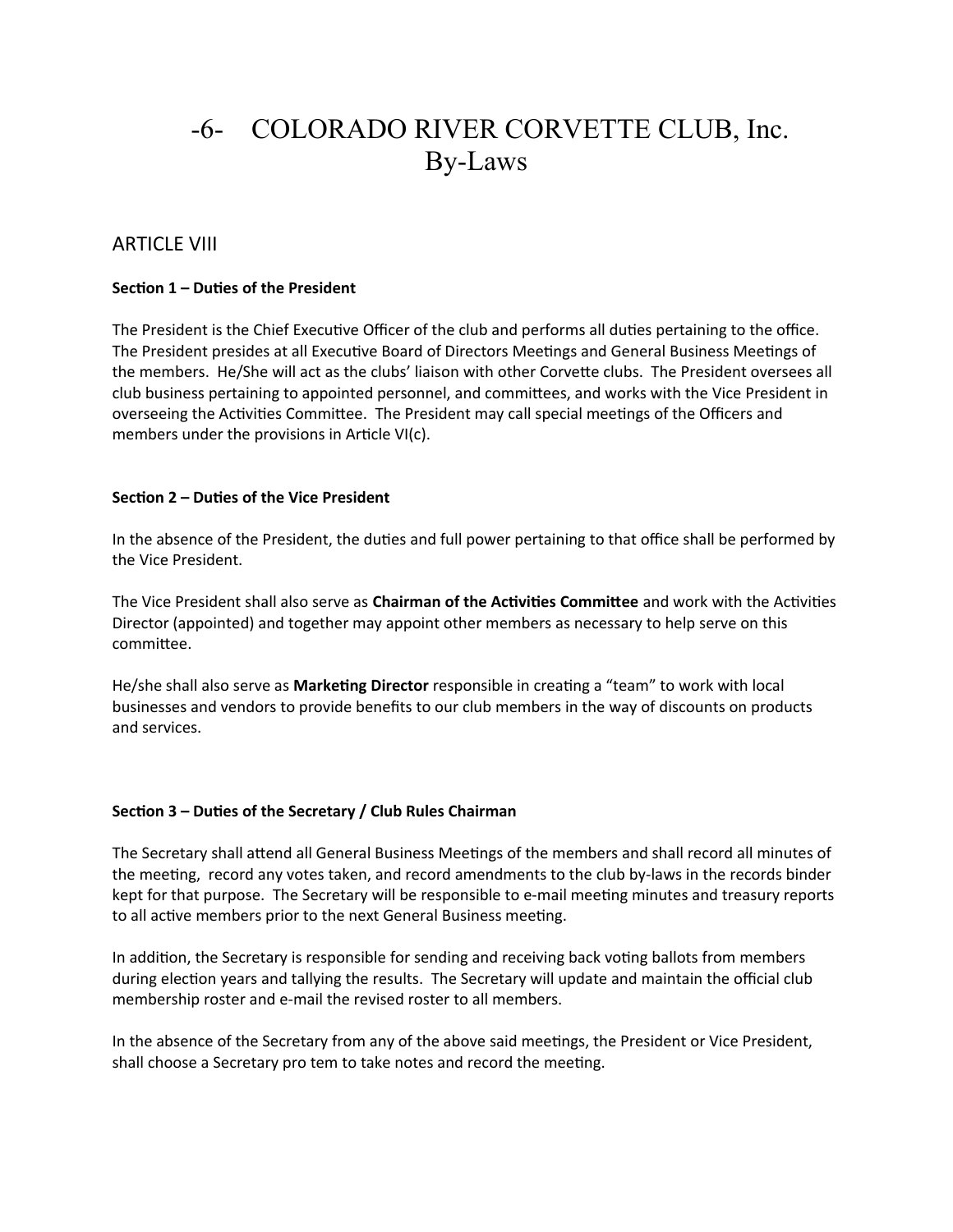# -7- COLORADO RIVER CORVETTE CLUB, Inc. By-Laws

### **Section 4 – Duties of the Treasurer / Expenditures / Reimbursement**

The Treasurer shall have custody of all monies and check books, debts, mail box and key, and any other obligations belonging to the club. He/she shall make all timely payments of club debts upon approval of the Executive Board.

 The Treasurer shall report monthly and annually as to the financial status of the club. A copy of said report shall be given to the Secretary on a monthly basis. The Treasurer, without specific prior approval of the Executive Board shall incur NO obligation, debt, contract, or other liability for, or in the name of the club.

## **Section 4.1 – Expenditures and Reimbursement**

Members holding Executive, or appointed positions shall be entitled to reimbursement for expenses **related to the office or position** not to exceed \$50 without approval from the President, Vice President, or the Executive Board. The expense must be accompanied by a receipt.

The club will allow up to \$150 for expenses for each **"in-club**" event, and up to \$1,000 for the club's Annual Holiday Awards Banquet to help defray costs of conducting the event. All expenses must be supported by receipts which will be submitted to the Treasurer for reimbursement. No club member may spend funds for an "in club event" to be reimbursed without the approval by the Executive Board.

Expenditures **exceeding** \$150 for operating expenses, club events or activities, services, equipment, or community service projects, including expenditures exceeding \$1,000 for the year-end Annual Awards Banquet would require a simple majority approval by the Executive Board, and the membership.

In the event of "cash only" events, the Treasurer will oversee collection and distribution of funds to the vendor.

### **Section 4.2 – Financial Commitments**

In the event any member agrees to attend a club function which has a stated "cost per member", which results in a **financial commitment** by the club, and **financial loss** resulting from inadequate member participation, such member shall be obligated to the club in the amount of such stated "cost per member" if such member fails to attend for any reason.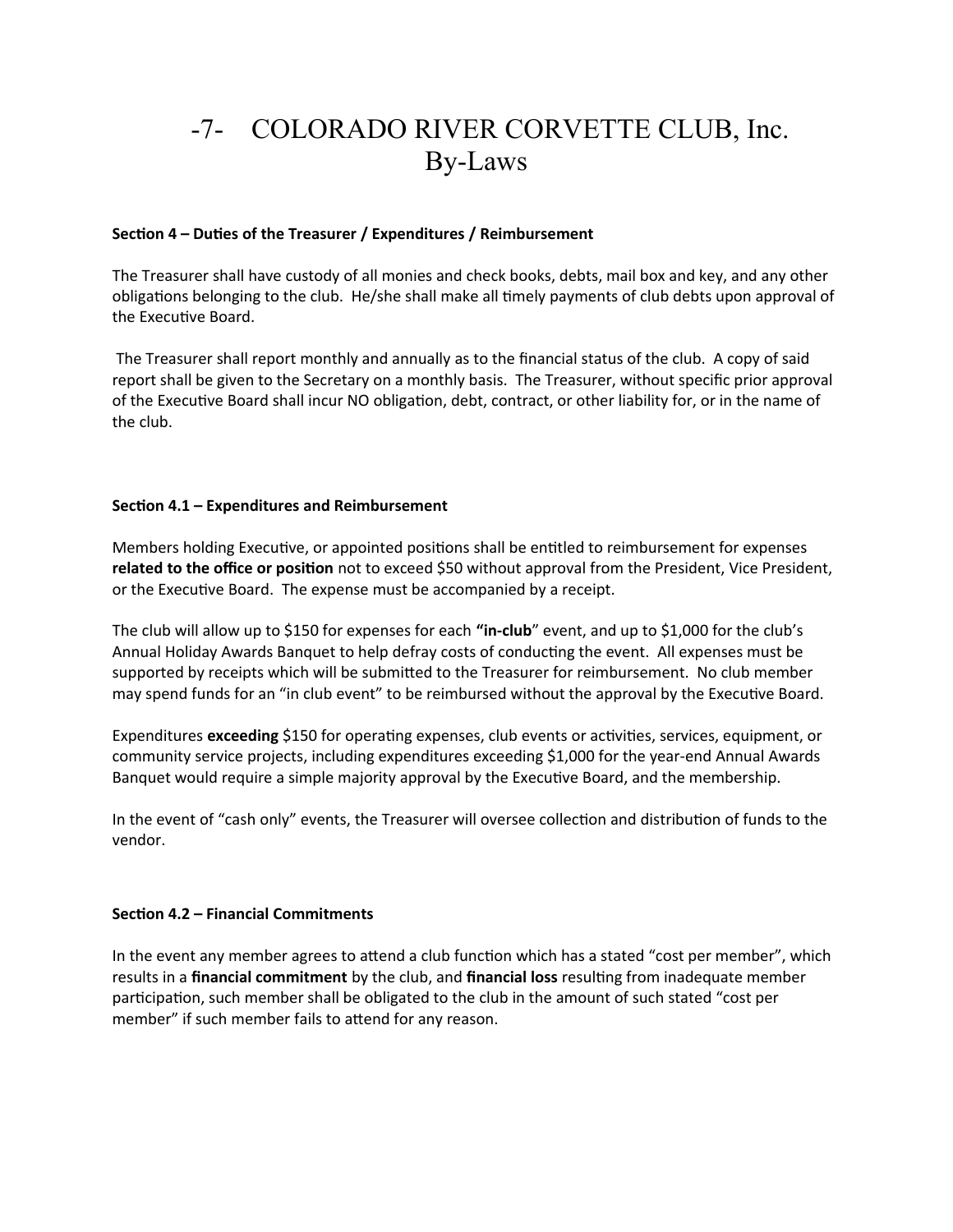# -8- COLORADO RIVER CORVETTE CLUB, Inc. By-Laws

### **Section 5 – Duties of the Governor/Membership Director**

The Governor shall serve as the club's representative at meetings of the Regional or the National Council of Corvette Clubs, Inc. (NCCC).

The Governor shall keep the members apprised of the NCCC events being held within the region, and will work with the club activities committee and encourage members to attend NCCC clubs events.

The Governor will provide membership information to prospective members which will include a club and NCCC application. The Governor will process new member applications and will work with the Club Treasurer to complete those applications. The Governor will maintain a roster of all NCCC assigned membership numbers for the club.

After dues are paid, the member(s) will receive a membership packet which will include a copy of the current club by-laws and caravan rules, website address, current club wear and CB radio options, as well as car window decals and name badge order form.

The Governor will give the membership report at club meetings, introduce new prospective members to the club, and will e-mail board members, and the "welcome committee" new member information so e-mail rosters can be updated.

### **Section 6 – Chairman of the Board**

The position of Chairman of the Board will be held by the last outgoing President and will serve for a period not to exceed 6 months. The position of Chairman of the Board is intended to be a transitional assistant to the incoming President and the newly seated Executive Board of Directors. The Chairman of the Board may attend the Executive Board meetings and help facilitate those meetings, and only exercise a tie-breaking vote upon agreement of a simple majority of the Executive Board members voting.

## ARTICLE IX

## **Section 1 – Appointed Personnel by the President and Job Responsibility**

The **President** shall appoint such personnel, or committees as he or she finds desirable from time to time to ensure club efficiency, and outline the duties and responsibilities for each position. Any regular member may be designated or appointed as a Committee Chairperson as deemed necessary or appropriate by the President and the Executive Board of Directors.

Such appointed personnel / committees will report directly to the President, and present reports to the Executive Board of Directors at monthly Board meetings, and to the membership at monthly Business Meetings.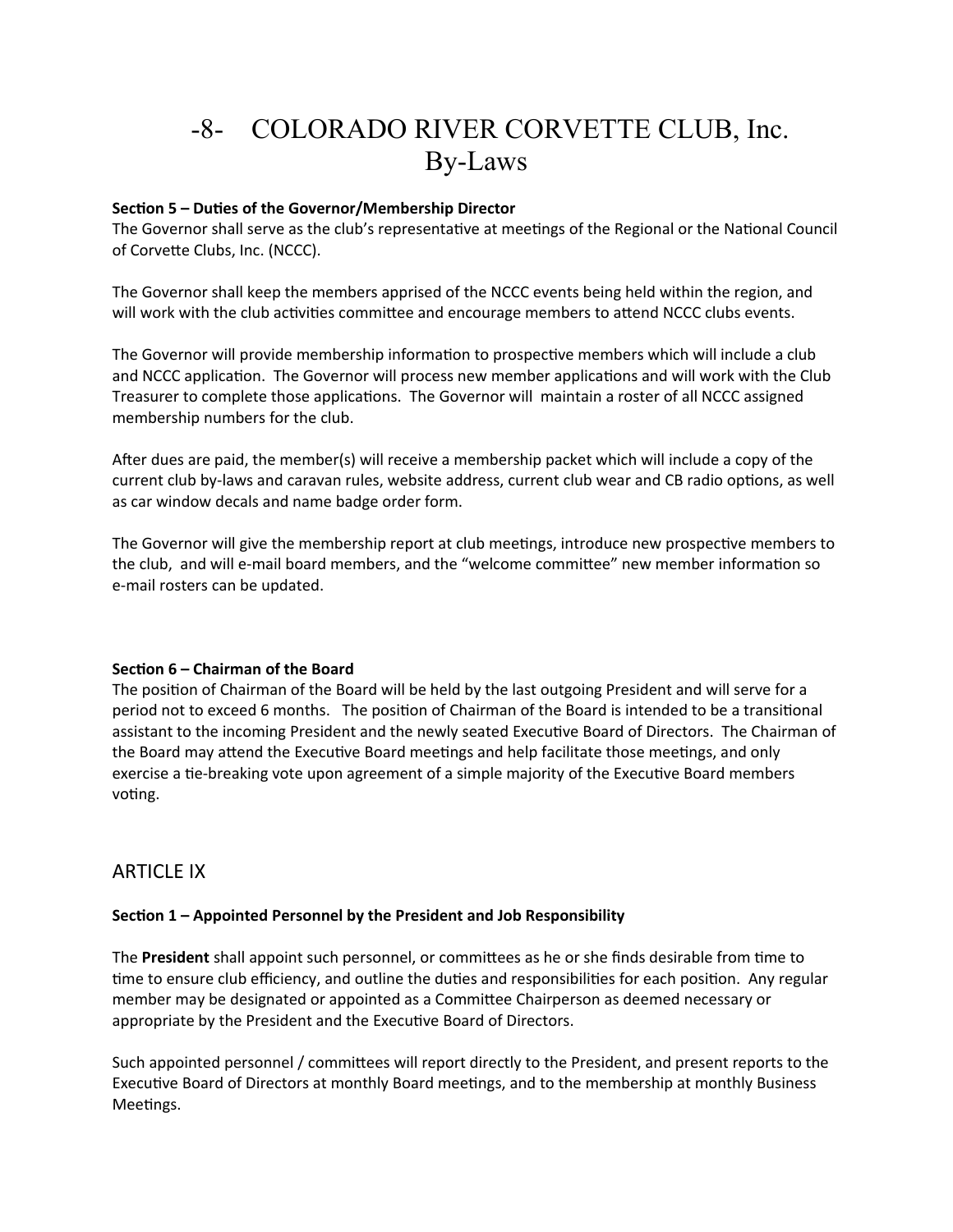# -9- COLORADO RIVER CORVETTE CLUB, Inc. By-Laws

#### **Sergeant at Arms**

The Sergeant at Arms shall call the General Business Meeting to order. The Sergeant at Arms will be courteous and respectful to the members in his duties to maintain order at the General Business Meetings, but has the authority to remove member(s) if necessary.

#### **Club Member Vette Accessories & Tracking Officer**

This officer will be in charge of making club membership packets which will include a copy of the club by-laws and caravan rules. He/she will also be in charge of ordering name badges, club decals, flags and CB radios for members, and will handle the membership table at General Meetings.

He/she will be in charge of sign up sheets for events, meetings, and road trips, and will track and maintain the attendance records, including member start dates for monthly and year end recognitions.

#### **Webmaster**

Responsibilities include taking photos at events for posting on the club's website and maintaining the website to provide public awareness of the club's calendar of events and activities to attract new members. Works closely with newsletter editor to maintain and update the club's "community wall" at the current sponsor's location (Findlay, BHC).

The webmaster also works directly with the publicity chairperson to include, update and maintain advertising/promotional information on the club website. The webmaster is to oversee and manage the use by club members of an "internal photo sharing program" which they can participate in and enjoy.

#### **Newsletter Editor**

Responsibilities include taking photos at events for posting on the club's Facebook page, and to share photos with the webmaster via a shared site. Publish an informative monthly, or quarterly club newsletter to summarize recent club activities preferably with pictures and articles, and to include an update of pertinent club business completed, and any and all participation in community events.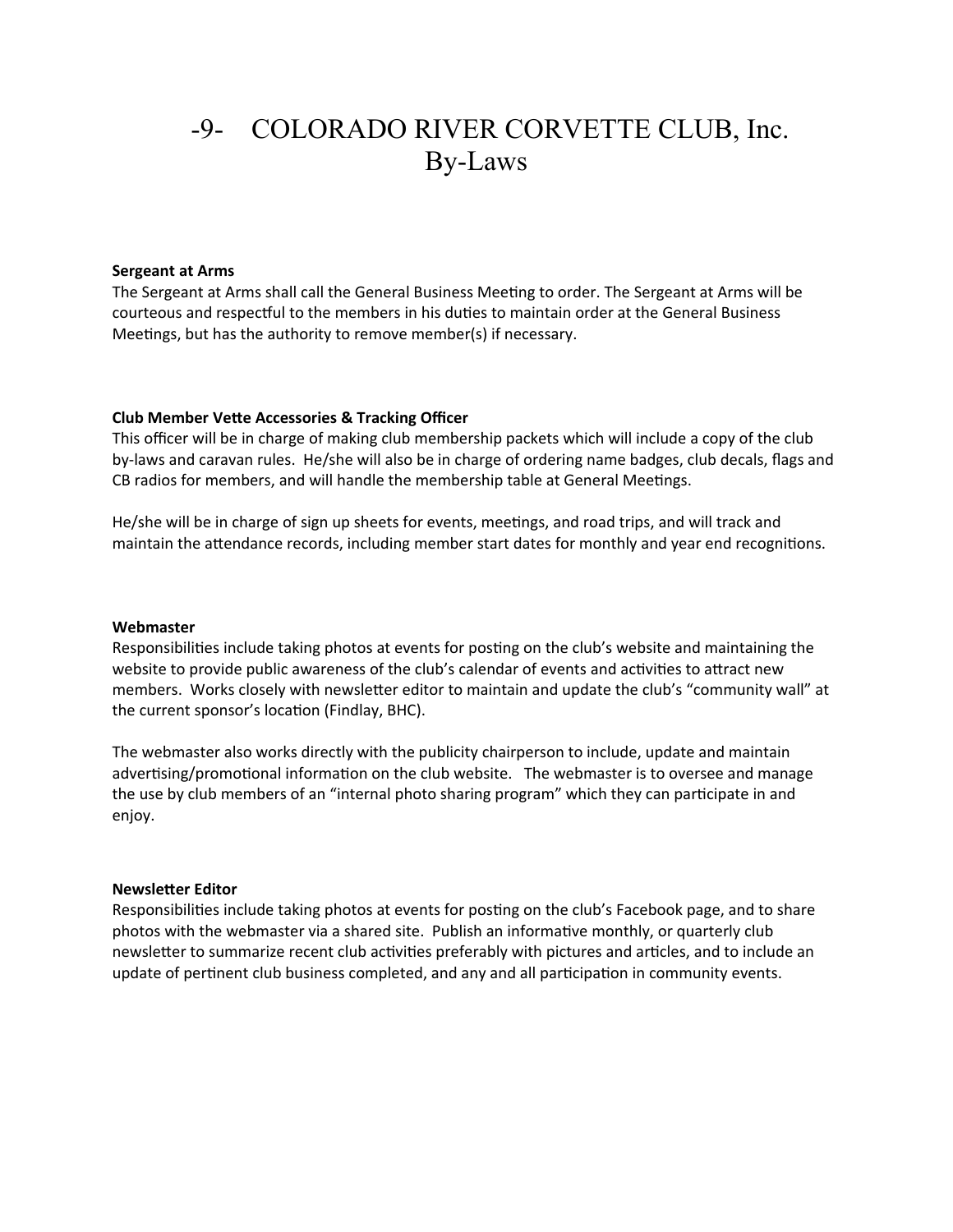# -10- COLORADO RIVER CORVETTE CLUB, Inc. By-Laws

#### **Activities / Events Director**

The activities director works with the Vice President and oversees formulating a "team" of members to help plan and execute monthly runs and events and oversees a "separate" road trip committee that plans longer caravans which include weekend, week long and more involved itineraries. The activities team works from a yearly forecast and planning calendar that is prepared by the activity's committee to make it easier to execute the planned events and road trips for that year. The activities director is a member of the Board of Directors and attends both board and general meetings.

#### **Quartermaster**

Promotes club wear, and specialty items making them available at club meetings for members to purchase. The quartermaster and team members obtain catalogs from vendors, and shop for popular club wear options for members. The quartermaster is responsible for ordering and collection of monies for items ordered, and to have them available for the member(s) by the next general business meeting. Monies collected would be turned into the treasurer.

#### **Vacant Positions**

In the event that any of the above positions are not filled, the President shall assume, delegate, or combine those duties to other positions.

#### **Sponsorship**

The Board of Directors may elect to have sponsors.

- a. The sponsor may be a financial backer of the club
- b. The sponsor may be invited to club events and activities
- c. The sponsor may be sent a monthly newsletter

## ARTICLE X

#### **Section 1 Fiscal Year**

The fiscal year of the club shall be from January  $1<sup>st</sup>$  to December 31 $<sup>st</sup>$ .</sup>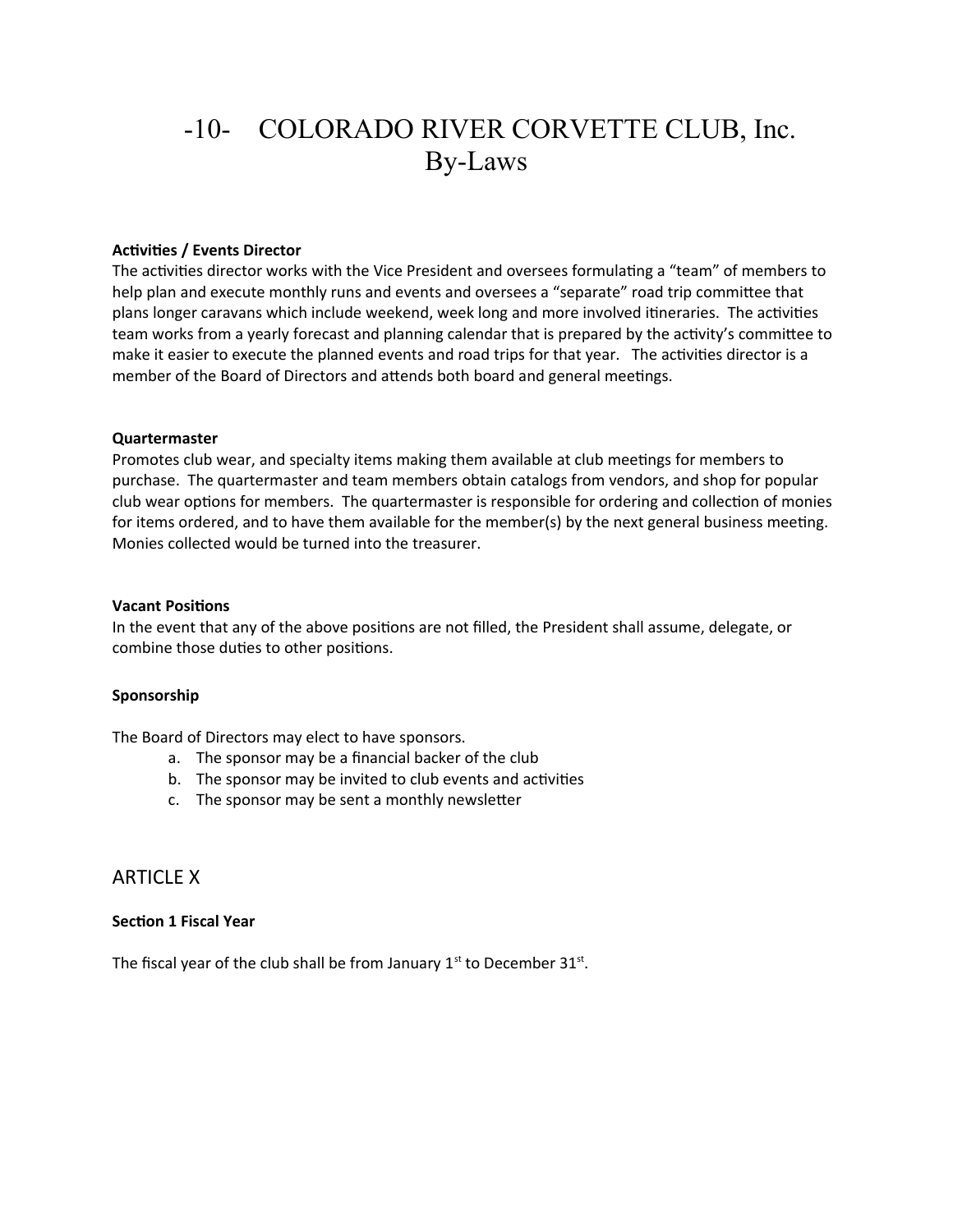# -11- COLORADO RIVER CORVETTE CLUB, Inc. By-Laws

# ARTICLE XI

## **Section 1 – Personal Liability**

All persons or corporations extending credit to, contracting with, or having any claim against the club or its' officers shall look only to the funds and property of the club for payment of such contract or claim for payment of any debt, damage, judgement or decree, or any other money that may otherwise become due or payable to them from the club, or the officers of the club, so that neither the members of the club, the officers, present or future, shall be held personally liable.

### **Section 2 – Club Liability**

No club member shall "represent", or "act on behalf" of the Colorado River Corvette Club in any form which includes but is not limited to: sending letters, writing or publishing reviews on social media, collecting information regarding club business, or creating an organization with other club members, without the written approval of the President and members of the Executive Board. Members who violate this rule will be immediately expelled from membership.

## ARTICLE XII

### **Section 1 – Amendments to the Club Rules**

The Executive Board, or any active member in good standing, by **written** proposals submitted to the Secretary, may propose an amendment to the club rules. Upon such a proposal being made, a copy thereof shall be included in the e-mail announcement of the next general meeting to all members.

If a simple majority of active members present constituting a quorum, and qualified to vote, vote in favor of the submitted written proposal at the meeting, the proposed amendment shall thereby be approved, dated and adapted. A notation will be written in the minutes and a copy will be kept by the secretary/club rules chairman in the record book/binder set aside for that purpose.

#### **Membership Privacy and Confidentiality**

The club remains sensitive to a **Members Right to Privacy**. In order to allow each member to exercise control of the content of their personal contact information on the club roster, each member shall provide the Membership Chairman written authorization as to the "specific information" to be included or excluded in the Roster and readily available to fellow club members.